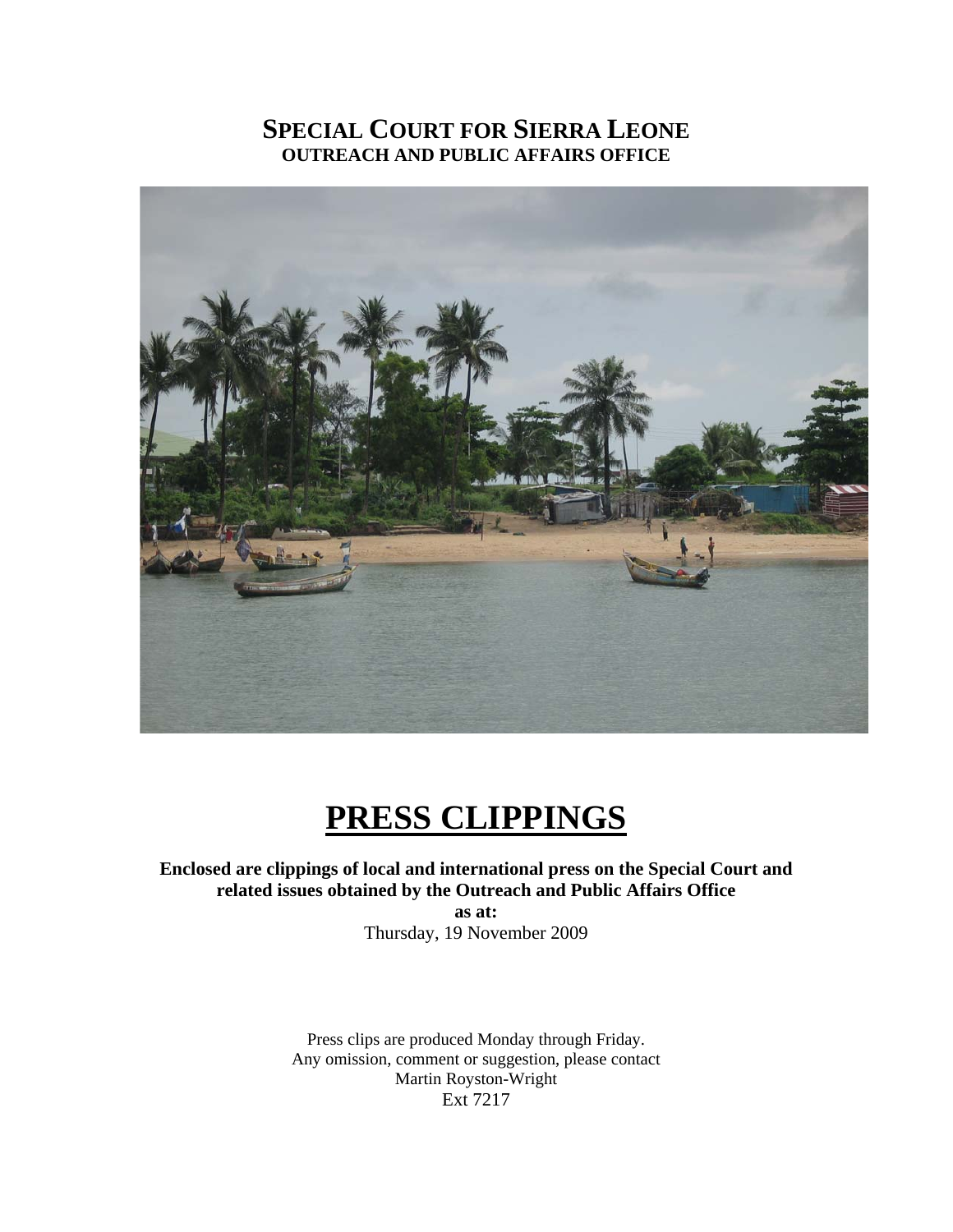| <b>International News</b>                                                              |             |
|----------------------------------------------------------------------------------------|-------------|
| Charles Taylor Denies Supporting Plans To Attack Sierra Leone / Charlestaylortrial.org | Pages 3-4   |
| Prosecutor on Taylor Associates / BBC World Service Trust                              | Page 5      |
| UNMIL Public Information Office Media Summary / UNMIL                                  | Pages 6-9   |
| US Envoy Attends International Court Meeting / Associated Press                        | Page 10     |
| International Court Prosecutors Call for More Cooperation / Focus Media                | Pages 11-12 |
| Khmer Rouge Casts Lingering Shadow Over Cambodia / Reuters                             | Page 13     |
| Sudan Will 'Conditionally' Accept Hybrid Courts for Darfur Crimes / Sudan Tribune      | Pages 14-15 |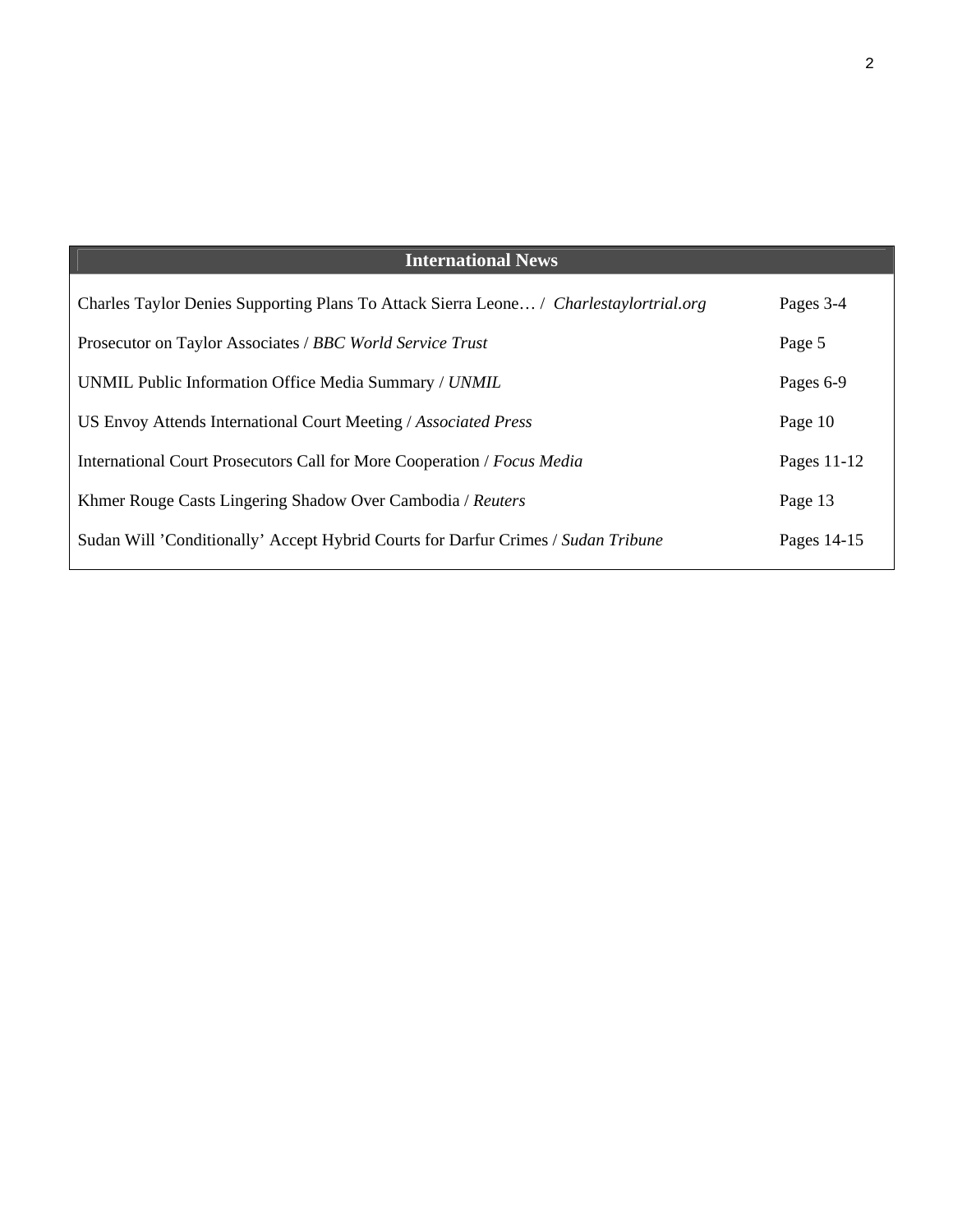## **Charles Taylor Denies Supporting Plans To Attack Sierra Leone While In Libya**

By Alpha Sesay

Charles Taylor did not support plans to attack Sierra Leone while he was in Libya, the accused former Liberian president told Special Court for Sierra Leone judges today while being cross-examined by the prosecution.

Mr. Taylor was today responding to questions under cross-examination by lead prosecution counsel Ms. Brenda Hollis on his associations in Libya where rebel forces where being trained to eventually invade Liberia and Sierra Leone in 1989 and 1991 respectively. Mr. Taylor has on numerous occasions insisted that he never knew about the formation of the Sierra Leonean rebel group Revolutionary United Front (RUF) and that he never met the group's leader, Foday Sankoh, in Libya. The former president has said that he instead met the leader of Sierra Leone Pan-Africanist Movement, Ali Kabbah, who was a former University of Sierra Leone student leader.

As Mr. Taylor was being cross-examined today, he challenged prosecution claims that Mr. Kabbah and Mr. Sankoh had a schism in Libya because they both had disagreements as to what measures were needed to bring about change in Sierra Leone. Mr. Kabbah, the prosecution claimed, met with Mr. Taylor and told him he wanted to embark on ideological education in Sierra Leone as a means of bringing about change in the country, while Mr. Sankoh preferred a military revolution. The prosecution put it to Mr. Taylor that he supported Mr. Sankoh over Mr. Kabbah because he (Taylor) was also in favour of a military revolution in Sierra Leone, just like the one he was planning for Liberia. Mr. Taylor denied the prosecution's claim, insisting that he never knew Mr. Sankoh in Libya.

"You favoured Foday Sankoh over Ali Kabbah because Sankoh was in favour of a military option right?" Ms. Hollis asked Mr. Taylor today.

"I could have only favoured one over the other if I knew the other but I did not know Sankoh," the former president responded.

"I do not know what happened behind the scenes but that is not what Ali Kabbah told me and other people," Mr. Taylor added.

Mr. Taylor challenged prosecution claims that Mr. Kabbah had told him (Taylor) that he did not want a military solution to Sierra Leone's problems but rather an "ideological training as a means of taking power" in the country.

"That is not my information," Mr. Taylor said. "The Ali Kabbah I met did tell Charles Taylor that he had contacts within the government and the military in Sierra Leone and that he only needed a spark for a military takeover in the country," he added.

Mr. Taylor also denied prosecution assertions that when he met with Muamarr Ghadaffi, he spoke to the Libyan leader about the schism in the RUF and his support for Mr. Sankoh and his military option.

"No. I never knew of any schism in the RUF. Everyone in Libya had to mind their own business. When I spoke to Ghadaffi, I did not talk about nonsense. I spoke about revolutionary ideas. I did not speak to him about Sierra Leone at all," he said.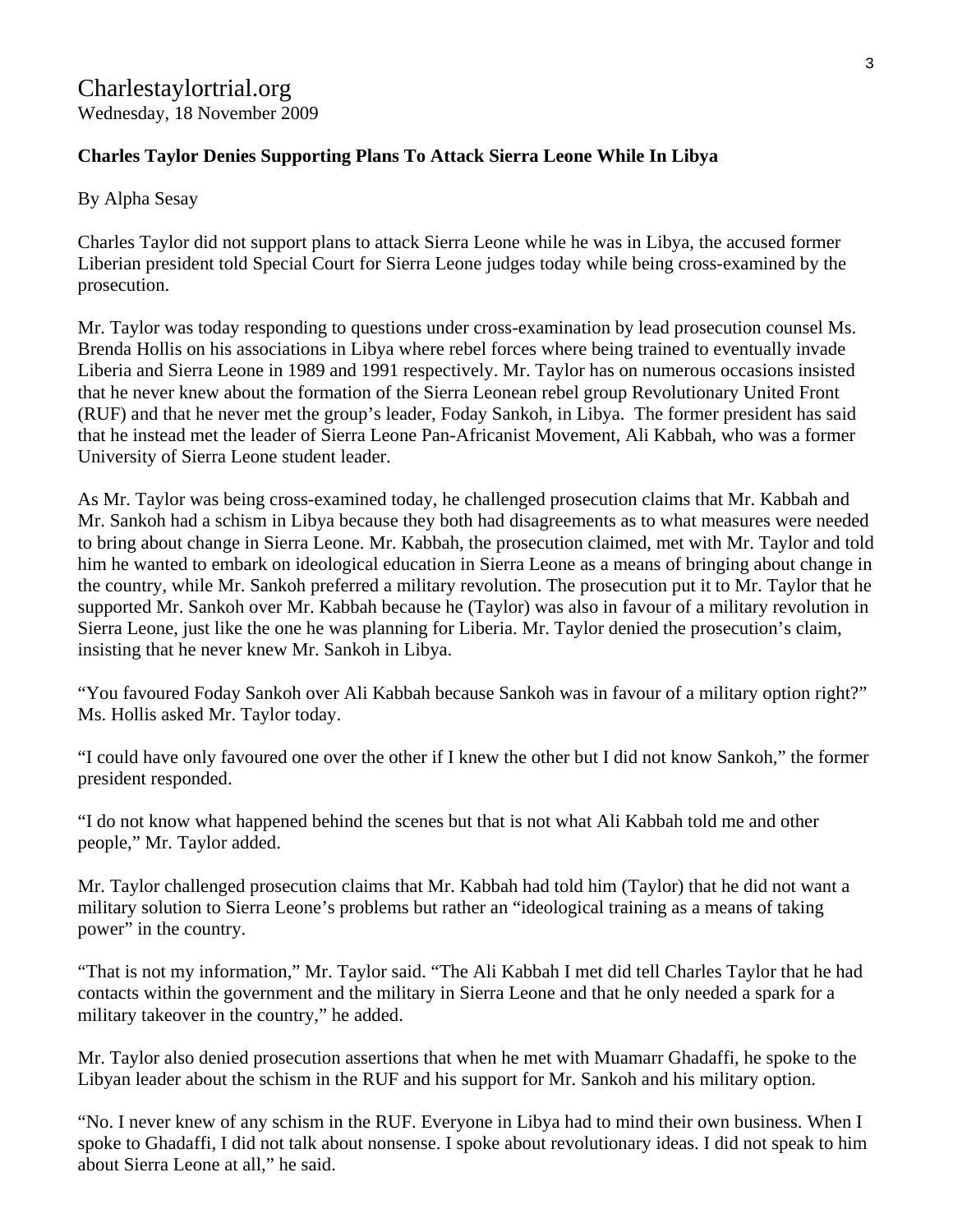Since Mr. Taylor started testifying as a witness in his own defense on July 14, 2009, he has consistently denied ever helping to plan the invasion of Sierra Leone while in Libya. The prosecution has alleged that Mr. Taylor has been involved in a joint criminal enterprise with RUF leader Mr. Sankoh since the late 1980s when the two men allegedly met in Libya. This alleged criminal enterprise, the prosecution says, continued with the invasion of Liberia in 1989 and Sierra Leone in 1991, and up to the end of the conflict in Sierra Leone in January 2002. Mr. Taylor has denied the charges against him.

Also in his cross-examination today, Mr. Taylor denied prosecution claims that when he travelled to Ghana in 1985 after his escape from a United States prison, the Ghanaian government arrested him because he was recruiting people for The Boys Brigade, a Ghanaian group opposed to then Ghanaian president John Jerry Rawlings.

"No, that is not correct. I was busy recruiting the Special Forces. That was a trick those boys put together to arrest me. It's a blatant, blatant lie," Mr. Taylor said.

After Mr. Taylor's release from prison in Ghana, the former president said he travelled to Ivory Coast, then to Burkina Faso before travelling to Libya where his men were trained to attack Liberia in 1989.

The prosecution also questioned Mr. Taylor today about the role of the Association for the Legal Defense of Charles G. Taylor, a group established by close associates of Mr. Taylor in Liberia after his arrest by the Special Court for Sierra Leone.

Asked about the purpose of the group's establishment, Mr. Taylor told the judges that "dissemination of information about the trial in Liberia is very poor and their purpose is to disseminate information about the trial to the Liberian people."

On suggestions by Ms. Hollis that the group's purpose is to coordinate investigations and witnesses for Mr. Taylor's defense, Mr. Taylor said that "there is no defense office for me in Liberia other than the one in this court. That is a no no."

When asked by Ms. Hollis whether the group had bank accounts in various countries, Mr. Taylor said "I have no idea and I doubt it very much."

Mr. Taylor is presently being cross-examined by the prosecution, having testified in direct-examination as a witness in his own defense. He is being tried on charges that he provided support to RUF rebels in Sierra Leone, a group that fought an 11-years rebel war in Sierra Leone. Mr. Taylor has denied providing support for the Sierra Leonean rebel forces or ever helping them plan operations on how to plunder the country's diamonds and capture political power.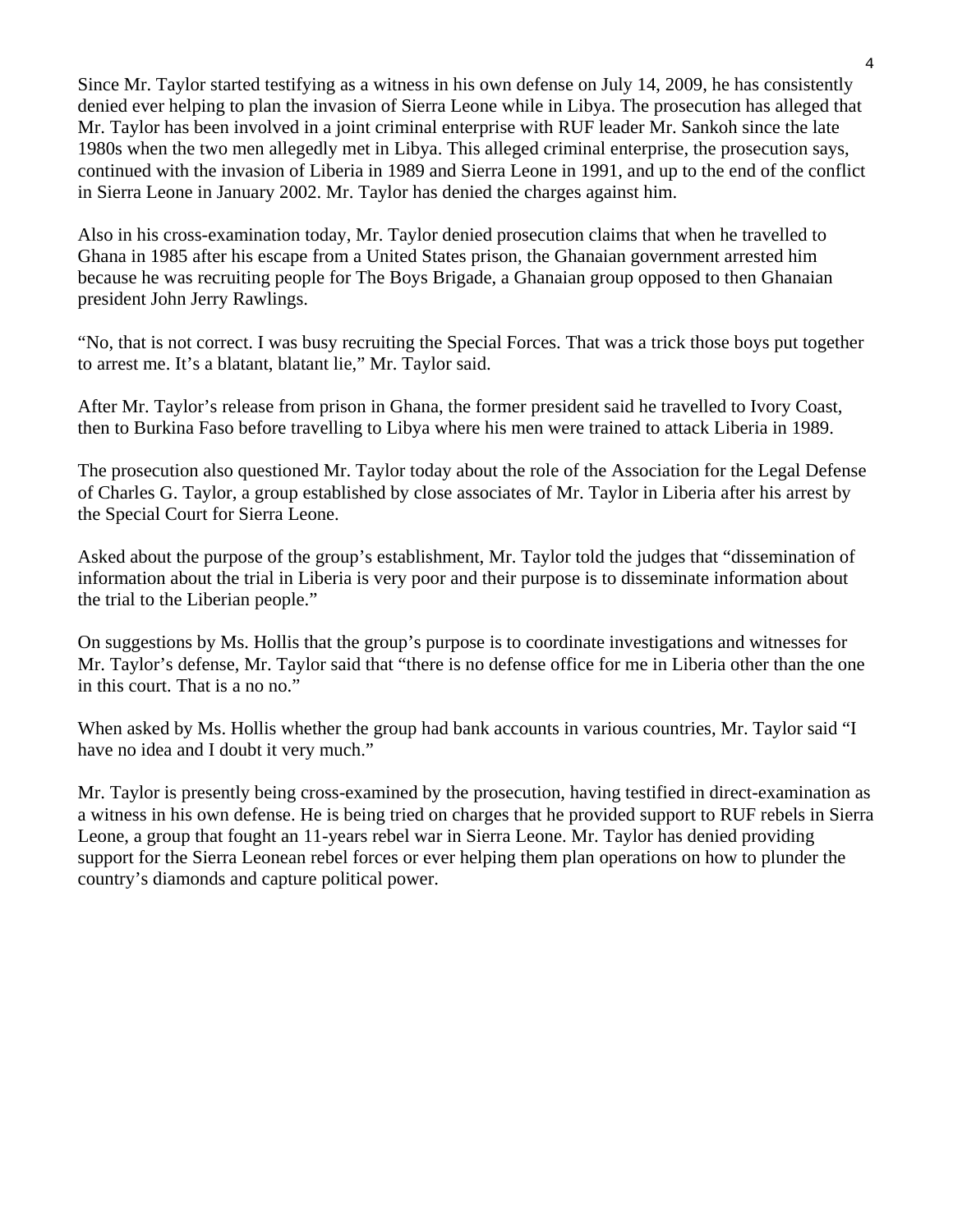By John Kollie

.

## **NEWS ITEM**

#### **Prosecutor on Taylor Associates**

*Prosecutors in the war crimes trial of the Former Liberian President Charles Taylor have been pinning him down on the role of each of his associates who may have aided his efforts one way or the other amounting to indictable offences.* 

*Lead prosecuting Attorney, Brenda Hollis emphasized the roles of Former National Patriotic Front Navel Commander, General Coco Dennis, Former Defence Minister, and Daniel Cheaand Former Bomi County Representative Sando Johnson.Miss Hollis said these individuals together with Former National Security Adviser, John Richardson and Former Senate President Pro Temp, Grace Minor played key roles in the timber sector, the military or bank transactions. John Kollie reports for the BBC World Service Trust on the trial of former Liberian president Charles Taylor….* 

Miss Hollis put to Mr. Taylor whether he could agree that during his administration in Liberia most of the logging companies had their own private militia and that General Coco Dennis stood out as the commander of the SMI militia.

She said SMI stood for Salami Malawi Incorporated, one of ten main logging companies operating in Liberia during the time.

The United Nations accused Taylor of using Timber resources to fuel conflict in the Mano River region. Miss Hollis accused Coco Dennis of arranging lodging for Burkinabe mercenaries coming into Liberia and recruiting Liberian and Sierra Leonean fighters who she alleged invaded Coted`ivoire in 2002.

The lead prosecutor said General Dennis and his SMI militia had also fought alongside government troops in Lofa in their attempt to beat back LURD rebel forces.

Mr. Taylor denied logging company's maintained private militias.

As for Former Defense Minister Daniel Chea, Miss Hollis said he had coordinated logistics for the Revolutionary United Front and justified the use of child soldiers during the conflict in Liberia. She also said Chea was key in the formation of the Anti Terrorist Unit, accused of torture and extra-judicial killings in Liberia.

Mr Taylor responded that Chea assisted in a way in forming the ATU, and spoke with the trainers of the force regularly, but he rejected that Chea coordinated logistics for the RUF and justified the use of children to fight war.

Regarding Sando Johnson, the prosecutors said he reacted negatively to the attempt of the Catholic Church to institute an investigation into the death of the five American Catholic Nuns.

 She said Johnson and John Richardson, as members of the Associates of Taylor were coordinating defence mechanisms for Taylor including, mobilizing witnesses and resources in Monrovia.

Taylor had long denied he ever had a bank account in any part of the world. Miss Hollis said Senator Minor had established a bank account for Taylor in Switzerland in 1993.

All these allegations Taylor said were false. He Senator Minor had established a bank account for him in 1997, but in was in Monrovia.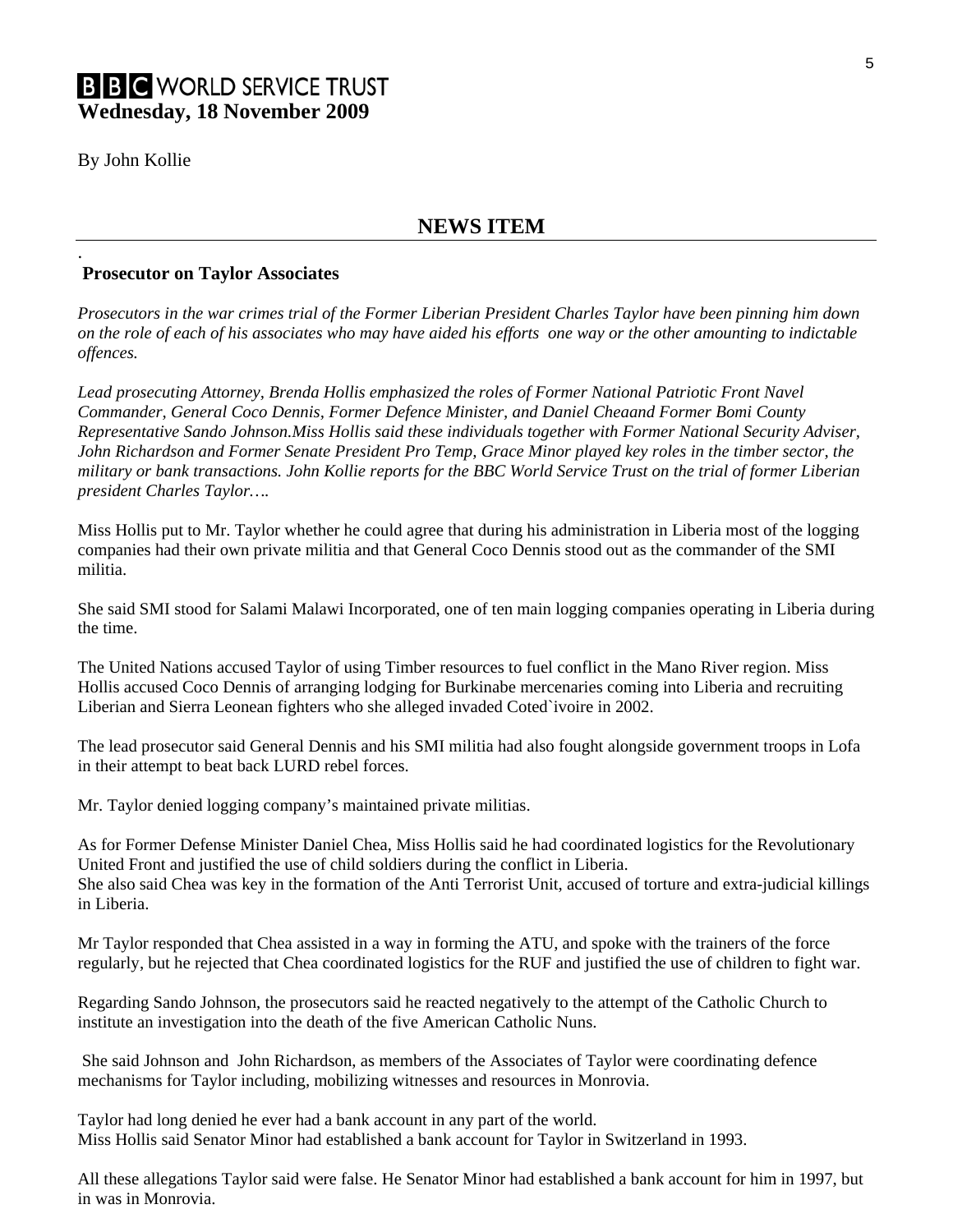

United Nations Mission in Liberia (UNMIL)

## **UNMIL Public Information Office Media Summary 18 November 2009**

*[The media summaries and press clips do not necessarily represent the views of UNMIL.]* 

# **International Clips on Liberia Prosecution Reads Statements By The International Community Condemning The Actions Of Charles Taylor's Rebel Group In Liberia**

Nov 18, 2009 (CharlesTaylorTrial.org/All Africa Global Media via COMTEX) -- Prosecutors spent much of today's cross-examination of former Liberian president, Charles Taylor, reading out statements by other West African leaders condemning Mr. Taylor Liberian rebel group for crimes committed against Liberians and members of international humanitarian agencies, including American Catholic nuns and peacekeepers during his country's civil war. In a 1992 statement read by lead prosecutor, Brenda Hollis, Economic Community of West African States (ECOWAS) leaders condemned Mr. Taylor's rebel group (the National Patriotic Front of Liberia - NPFL) for their actions against West African peacekeepers serving in Liberia under the banner ECOWAS Monitoring Group (ECOMOG). The ECOWAS leaders had "warned all warring factions against the commission of war crimes" in Liberia. The statement alluded to the killing of civilians, peacekeepers and American Catholic nuns during "Operation Octopus," an operation launched by Mr. Taylor's NPFL on the Liberian capital Monrovia in October 1992.

## **International Clips on West Africa**

# **Guinea**

# **Uncertainty Over Toxic Chemicals in Conakry**

Dakar, Nov 18, 2009 (UN Integrated Regional Information Networks/All Africa Global Media via COMTEX) -- The recent upheaval in Guinea has thrown into question the status of toxic chemicals discovered earlier this year at several sites throughout the capital Conakry, according to UN experts. The products, which can be used to make or refine narcotics, were found in buildings near people's homes; they are inflammable and pose a public health threat. Instability following a military crackdown on demonstrators has blocked UN drug and crime experts from visiting the sites since August. "Beyond the fact that these are products that can be used for making narcotics, they are substances that have a very high toxicity level for the population," Alexandre Schmidt, West Africa head of the UN Office on Drugs and Crime (UNODC), told journalists in the Senegalese capital Dakar on 16 November. "So there is a public health problem there.

## **Cote d'Ivoire**

# **Côte d'Ivoire: Decree signed approving army ranks of former rebels**

Source: Missionary International Service News Agency (MISNA) Date: 18 Nov 2009-Ivory Coast's President Laurent Gbagbo signed a decree assigning military ranks to former rebels of the New Forces who fought against the government in a 2002 failed coup. "This concern, said Defence Minister Michel Amani N'Guessan, adding that the move was "a big step towards peace". Gbagbo signed the decree in Mankono, north-west of the capital, on the first day of a visit to the Worodougou region, controlled by the New Forces since 2002. The President was accompanied on the visit by Prime Minister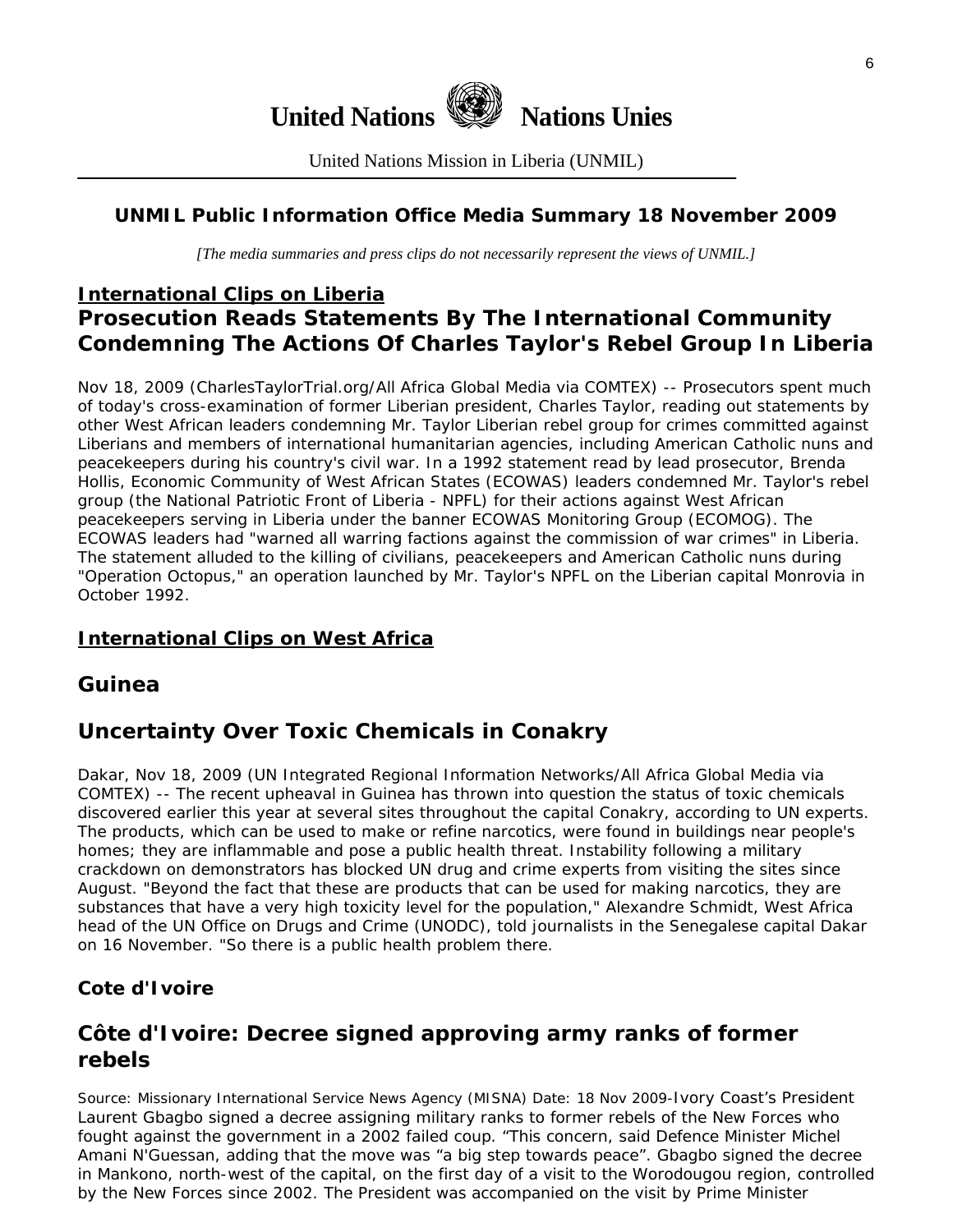Guillaume Soro, former rebel leader, and the military chief of general staff, General Philippe Mangou. The assignment of ranks is based on a principle of "harmonizing" the former fighters with those of the loyalist army, under a peace accord signed last December in Ouagadougou ('Ouga IV') that foresees the fusion of the forces into an 8,000-strong Integrated Central Command (CCI).

# **Sierra Leone**

# **UK's Blair encourages investment in Sierra Leone**

Source: English General News Date: November 18, 2009 LONDON\_ Former British Prime Minister Tony Blair said Wednesday that Sierra Leone has recovered from its brutal civil war and now offers opportunities in agriculture and tourism, with millions of hectares of arable land and kilometers of untouched beaches. Blair said Sierra Leone's president, Ernest Bai Koroma, has reduced corruption and made the country accessible to foreign investors. Koroma fired one of his ministers for corruption earlier this month and has promised to make the government more transparent. "Progress (in Sierra Leone) is no longer measured by an absence of conflict," Blair said. He said Sierra Leone is improving the reputation and efficiency of its mining industries and becoming known as a country that promotes religious tolerance between its Christian and Muslim populations. Blair was speaking at a London conference aimed at encouraging investment in the west African country.

### **Local Media – Newspaper**

#### **Professor Tarpeh Dismisses Media Report of Alliance with UP Run-off**

(The News, The Inquirer, Heritage, The Analyst and Public Agenda)

- The Alliance for Peace and Democracy (APD) candidate in the first round of Montserrado Senatorial by-election, Professor Wilson Tarpeh has dismissed claims that he had endorsed the Unity Party's candidate, Clemenceau Urey for the run-off.
- There have been media speculations that Professor Tarpeh and Independent candidate, Alhaji Kromah had pledged their support to the Unity Party.
- A group claiming to be supporters of some political parties including the Alliance for Peace and Democracy had endorsed the candidacy of Mr. Urey for the run-off.
- Mr. Tarpeh in a statement issued in Monrovia said the so-called allegiance was the work of unscrupulous individuals exploiting money and other economic gains under the pretext of supporting contending parties in the by-election run-off.
- Observers say the latest denial by Mr. Tarpeh is a blow to the ruling party which has been frantically trying to woo candidates that accumulated considerable votes during the first round of the by-election.
- The University Professor came in third place with 16.3 percent of the total votes cast.

#### **UNFPA Launches State Of The World Population**

(The News)

- The United Nations Population Fund (UNFPA) today launched a report on the State of the World Population under the theme "Facing a Changing World: Women, Population and Climate."
- Vice President Joseph Boakai launched the report which highlighted the human angle of climate change by exploring the connections between population dynamics and climate change.

#### **Election Observers Disappointed In NEC…Cautions NEC Ahead of Runoff**

(The News, Heritage, The Analyst)

- The Liberia Civil Society Election Observer Coalition has expressed disappointment over what it termed as the poor coordination by the National Elections Commission (NEC) that caused general irregularities across the process.
- In a release issued in Monrovia Tuesday, the group said as a consequence of the level of confusion during the first round of the by-election some voters did not exercise their franchise.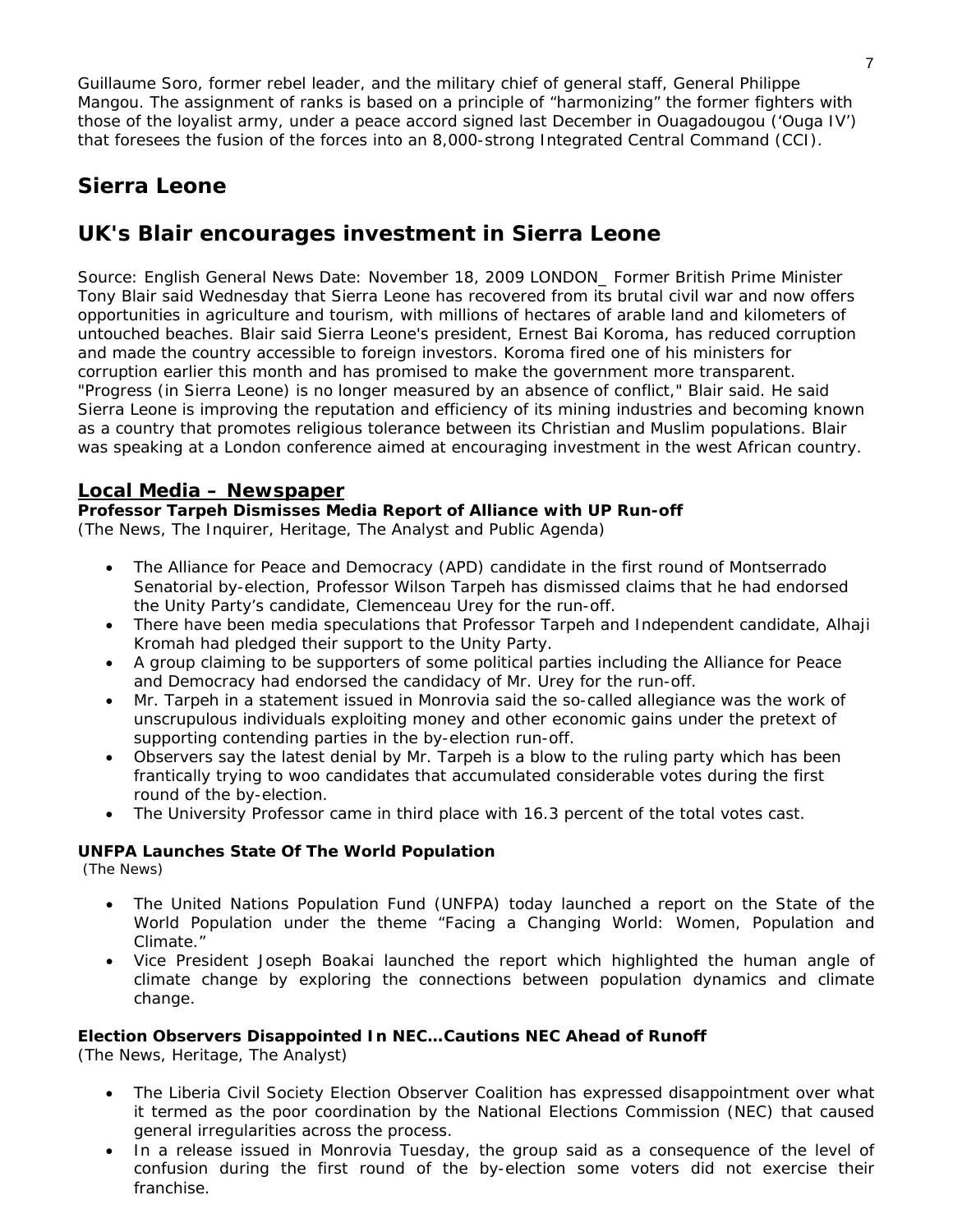- The election monitoring group said while this level of disorganization caused much disappointment and disillusionment, the coalition however believes that such problems were not sufficient to constitute fraud, least to disqualify the process.
- The coalition especially regrets the quite low turnout for the elections and further challenged candidates and the NEC to exert all efforts to convince more voters to participate in the remainder of the process.

#### **Opposition Politician Wants Rerun Of Senatorial By-election**

(New Democrat, Liberia Journal, Public Agenda)

- Opposition Politician Togba-Nah Tipoteh has called for a re-run of the November 10 Montserrado County Senatorial by-election.
- According to Dr. Tipoteh, a re-run was necessary because the by-election was not credible and did not meet the basic standards acceptable to the Liberian people.
- The opposition politician has called on President Ellen Johnson Sirleaf to reconstitute the National Elections Commission (NEC) saying all elections including 2011 can only be successful under a reconstituted NEC supervised by the international community.
- Meanwhile, though full scale campaign has begun for the run-off, the National Students Intellectual Council (NASICOL) has detected a discrepancy in the final results of the first round of the Montserrado Senatorial by-election.
- The student group claimed the total votes given in the official result were less than the total valid and invalid votes announced by the commission. They claimed the discrepancy amount to 355 votes.

#### **Former President Taylor Admits CIA Links**

(The News, New Democrat, Heritage, Daily Observer, and Liberian Express)

- After the cross-examination of former President Charles Taylor got off to a stumble last week over the use of "new evidence", he admitted to sharing information with the United States Central Intelligence Agency which he accused of plotting his downfall.
- Mr. Taylor who denied suggestions that he was a CIA agent however said his defunct rebel group the National Patriotic Front of Liberia (NPFL) exchanged information wit the CIA and the collaboration and exchange continued into his presidency.
- The former Liberian President is standing trial in The Hague for alleged supporting the former Sierra Leonean rebel Revolutionary United Front during that country's civil war.

#### **Police Boss Against Low Salary For Police…Wants Salary Augmented To US\$300**  (The Analyst)

- Police Inspector General Marc Amblard wants an increment in the salaries of police officers saying it would help prevent bribe taking and corruption in the force.
- The minimum take home salary for officers is US\$90 per month but the Police Boss wants the amount augmented to US\$300.
- There has been mounting public outcry and criticism of the police for not performing well.
- Critics say the failure of the police to perform their duty well has resulted into many communities in and around the city serving as breeding grounds for crimes and other criminal related activities.

#### **New Citizen's Identification Card Underway**

(The Inquirer)

- The Ministry of Internal Affairs in collaboration with Liberia Institute for Statistics and Geo-Information Services (LISGIS) and partners have held series of discussions aimed at establishing a National Registry Framework (NRF).
- The NRF is part of the Ministry of Internal Affairs' 90-day deliverables in the poverty reduction strategy.
- As part of the strategy, the Ministry would design and endorse a policy framework and standard operating procedures for a National Biometric Identification System.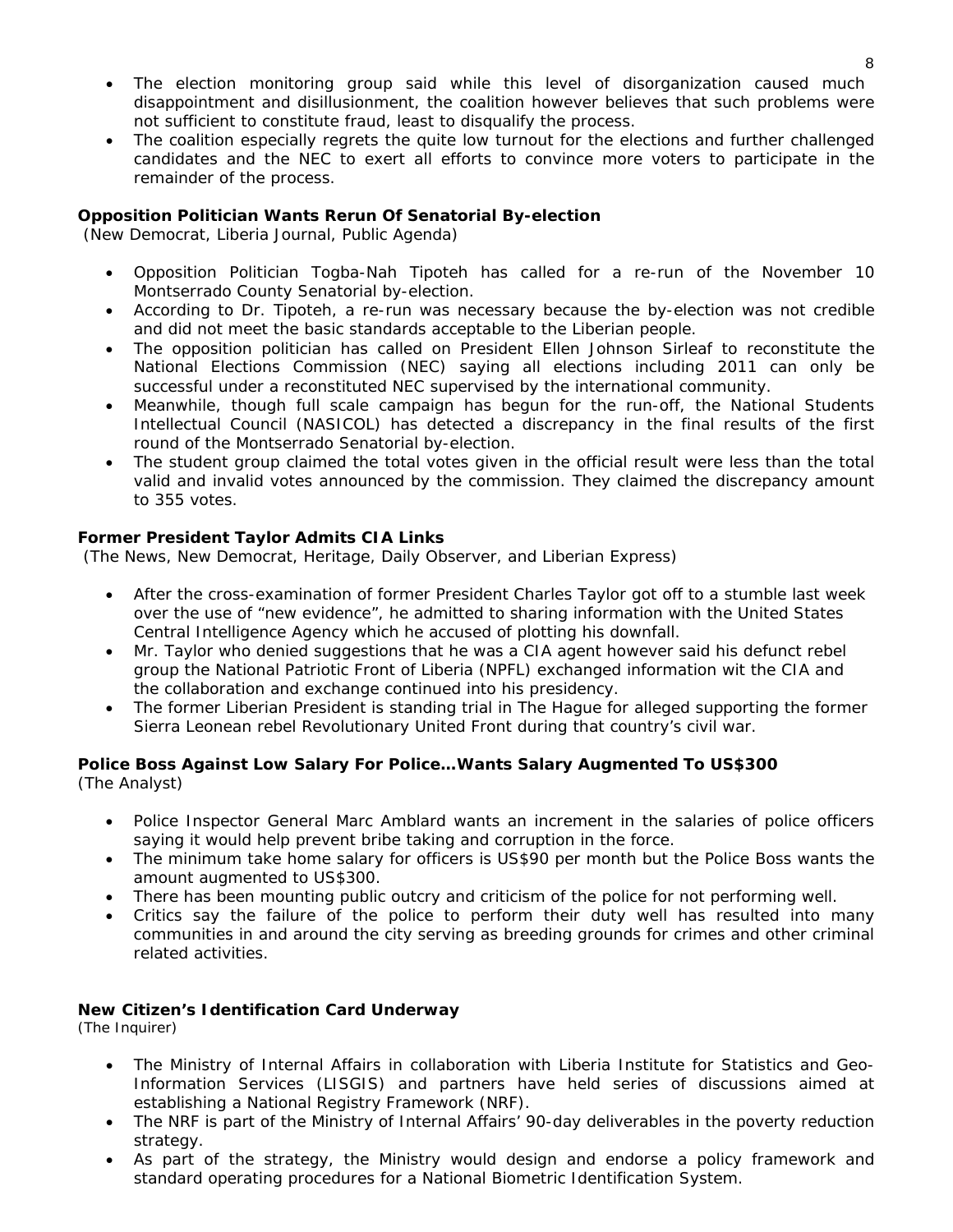#### **Ex-LURD Leader Sekou Damante Conneh Arrives**

(The Inquirer, Liberia Journal)

- Reports say the ex-leader of the disbanded LURD rebel movement Sekou Damante Conneh is in the country.
- Mr. Conneh reportedly arrived in Monrovia Tuesday through the Liberia-Sierra Leone border.
- Earlier this year he was detained in Conakry, Guinea but was later released by the military junta.

#### **Local Media – Star Radio** *(culled from website today at 09:00 am)*

#### **Government Announces U.S. \$ 1.6 Billion Agro Investment**

- The Liberian Government has announced a US\$1.6 billion investment agreement with a leading Indonesian Agro Company, the Golden Agro Resources.
- The Chairman of the National Investment Commission (NIC) Richard Tolbert said the agreement when finalized, would enable the company investment in the oil palm industry of the country.
- According to Mr. Tolbert, the investment by the company would be carried out in Southeastern Liberia and would create thousands of jobs for Liberians.
- He said the company intends to build about 20 oil mills and a refinery that would purify the oil.

 *(Also reported on Radio Veritas, Sky F.M., and ELBC)*

#### **UNFPA Launches State Of The World Population**

#### **New Citizen's Identification Card Underway**

*(Also reported on Truth FM, Sky F.M., and ELBC)*

#### **Ex-LURD Leader Sekou Damante Conneh Arrives**

 *(Also reported on Radio Veritas, Sky F.M., and ELBC)*

#### **Togba-Nah Tipoteh Wants Rerun Of Senatorial By-election**

 *(Also reported on Truth FM, Sky F.M., and ELBC)*

#### **Children Parliament Against Delay In "Angel's" Murder Case**

- The Liberian Children Parliament says it is worried about the continuous delay in the trial of the Angel Togba's murder case.
- The Speaker of the Parliament Stephen Kalimu described the delay as a total violation of the Liberian Constitution which calls for speedy trial of persons accused of committing a crime.

 *(Also reported on Radio Veritas, Sky F.M., and ELBC)*

#### **Radio Veritas** *(News monitored today at 09:45 am)*

#### **NEC Begins Civic And Voter Education Campaign**

- The National Elections Commission (NEC) has begun a vigorous civic and voter education campaign for election workers.
- The campaign is in preparation for the run-off senatorial by-election for Montserrado County slated for Tuesday, November 24.
- Meanwhile, the Liberia Council of Churches (LCC) has pleaded with Liberians mainly registered voters to remain calm and peaceful during the run-off by-election.

#### **Truth FM** *(News monitored today at 10:00 am)*

## **Strange Disease Hits Jorquelleh District, Bong County**

- Reports from Bong County speak of an outbreak of a strange disease affecting residents of Jorquelleh District.
- According to reports the disease causes sore to develop on the foot of an individual which later becomes complicated.
- Eyewitnesses say over 200 persons have been affected so far.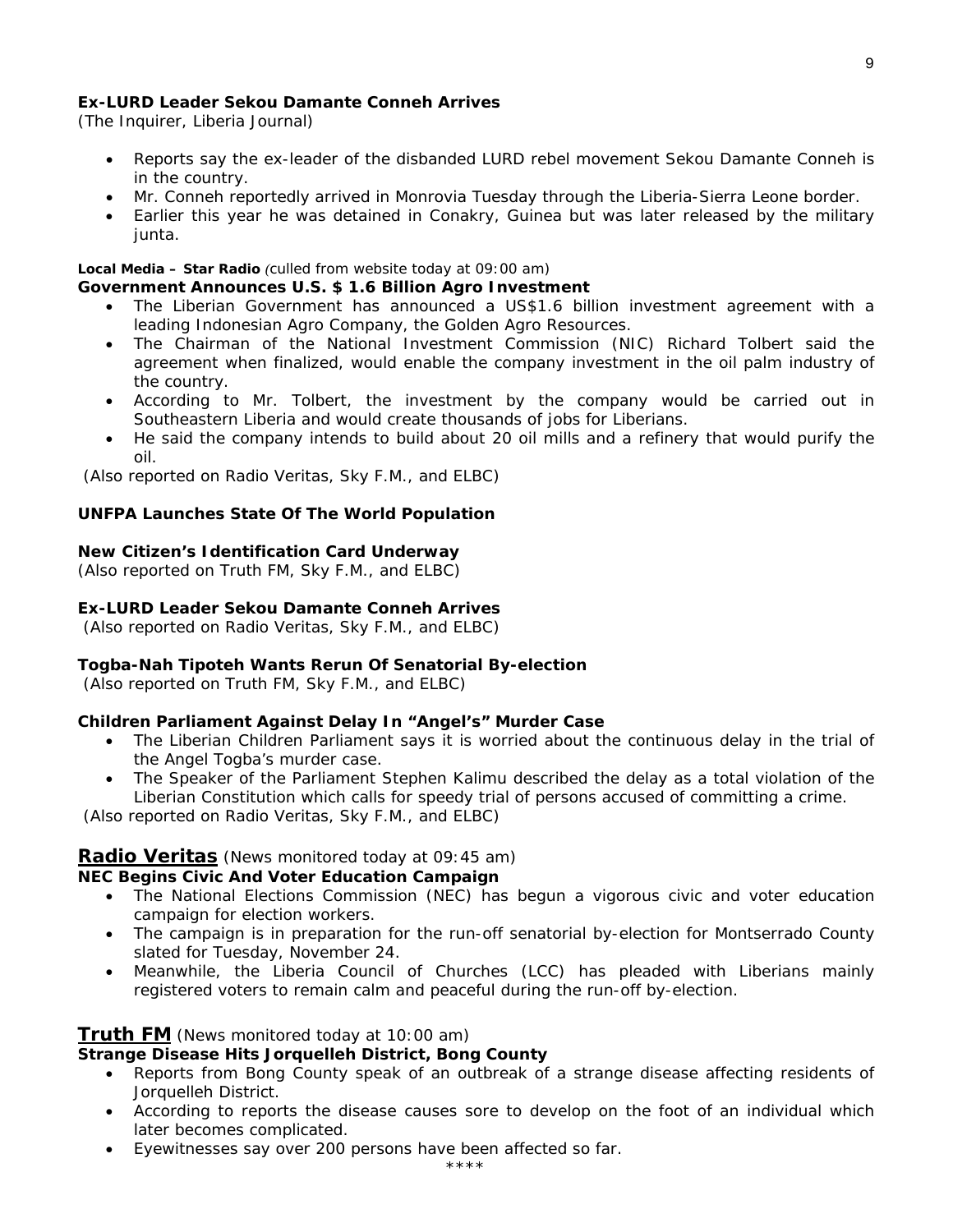## Associated Press Wednesday, 18 November 2009

## **US envoy attends international court meeting**

## By MIKE CORDER

The United States attended a meeting of the International Criminal Court's management board for the first time Wednesday in a sign it has stopped shunning the world's only permanent war crimes tribunal.

The United States has not ratified the court's founding treaty, the Rome Statute, partly because of fears the court could become a forum for politically motivated prosecutions of U.S. troops.

U.S. war crimes ambassador Stephen Rapp sat as an observer near the back of the hall during the opening session of Assembly of States Parties, which is made up of the 110 countries that recognize the court's jurisdiction, and oversees its activities.

Rapp, a former chief prosecutor at the Special Court for Sierra Leone, is expected to make a statement to the assembly on Thursday. He did not say what he would discuss.

He told The Associated Press his presence is a sign the Obama administration wants to "re-engage with the court" but said Monday while visiting Kenya that possible ratification by Washington of the Rome Statute is likely still years away.

Assembly President Christian Wenaweser, a diplomat from Lichtenstein, said Rapp's presence was "the most concrete expression we have seen so far that the policies in place under the past administration are changing."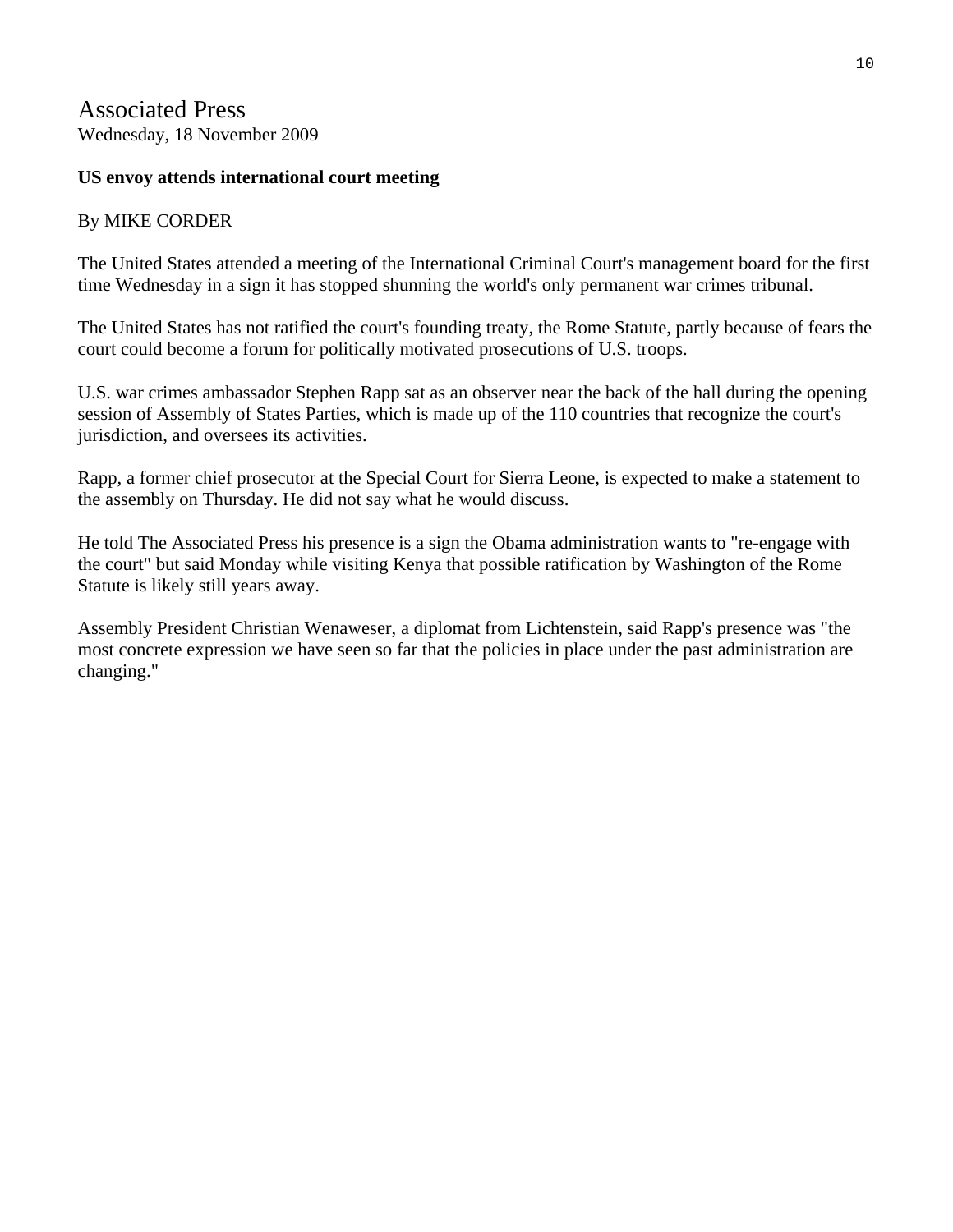# Focus Media (Kigali)

Wednesday, 18 November 2009

## **Rwanda: International Court Prosecutors Call for More Cooperation**

### Abraham Rumanzi

At the end of the 5th colloquium of prosecutors from various international criminal tribunals, held in Kigali last week, participants called for more cooperation from governments to arrest suspects against whom international arrest warrants have been issued, in order to fight impunity.

Hassan Bubacar Jallow, chief prosecutor at the International Criminal Tribunal for Rwanda in Arusha (ICTR), challenged countries that were giving asylum to genocide fugitives despite having full knowledge of their crimes.

The ICTR prosecutor explained that impunity had hindered the execution of the court's mandate since out of the indicted 93 leading genocide suspects, 11 still have managed to evade arrest.

Rwanda's judiciary for its part has been requesting the transfer of the remaining cases to the country, but the ICTR has so far refused claiming that it still lacks capacity in the judiciary. Yet Jallow remarked that this doesn't mean that the prosecution might not make fresh applications, given reforms made in Rwanda considering treatment of suspects and prisoners.

He noted, however, that Rwanda ought to improve its witness protection program to convince the ICTR to transfer any cases.

But the ICTR prosecutor commended Rwanda for abolishing the death penalty and the construction of a jail in Muhanga which has been approved by the UN as meeting international standards. As a result, the International Tribunal for Sierra Leone sent eight convicts to serve their sentences in Muhanga prison.

Moreover, according to prosecutor Joseph Kamara of the Sierra Leone court there had been several consultations with the country's judicial officials on matters related to jail conditions before the decision to send the convicts was taken.

He also refrained from pressuring the ICTR to follow suit, saying it was up to the Arusha court to make its own investigations and see whether their requirements were met. "We sent our convicts here because we are comfortable with the conditions," Kamara remarked.

Fatou Bensouda, deputy prosecutor at the International Criminal Court (ICC) in the Netherlands, urged governments to put more efforts in maintaining peace, since conflict hindered the court's investigation process because of the lack of witness protection.

## **Helping victims**

She pointed out that the ICC itself has established a trust fund to help victims improve their livelihoods until they are fully compensated by the perpetrators, which can only be done after the trials are over.

So far, out the 13 ICC arrest warrants 8 remain outstanding, including those against Bosco Ntanganda and Joseph Kony.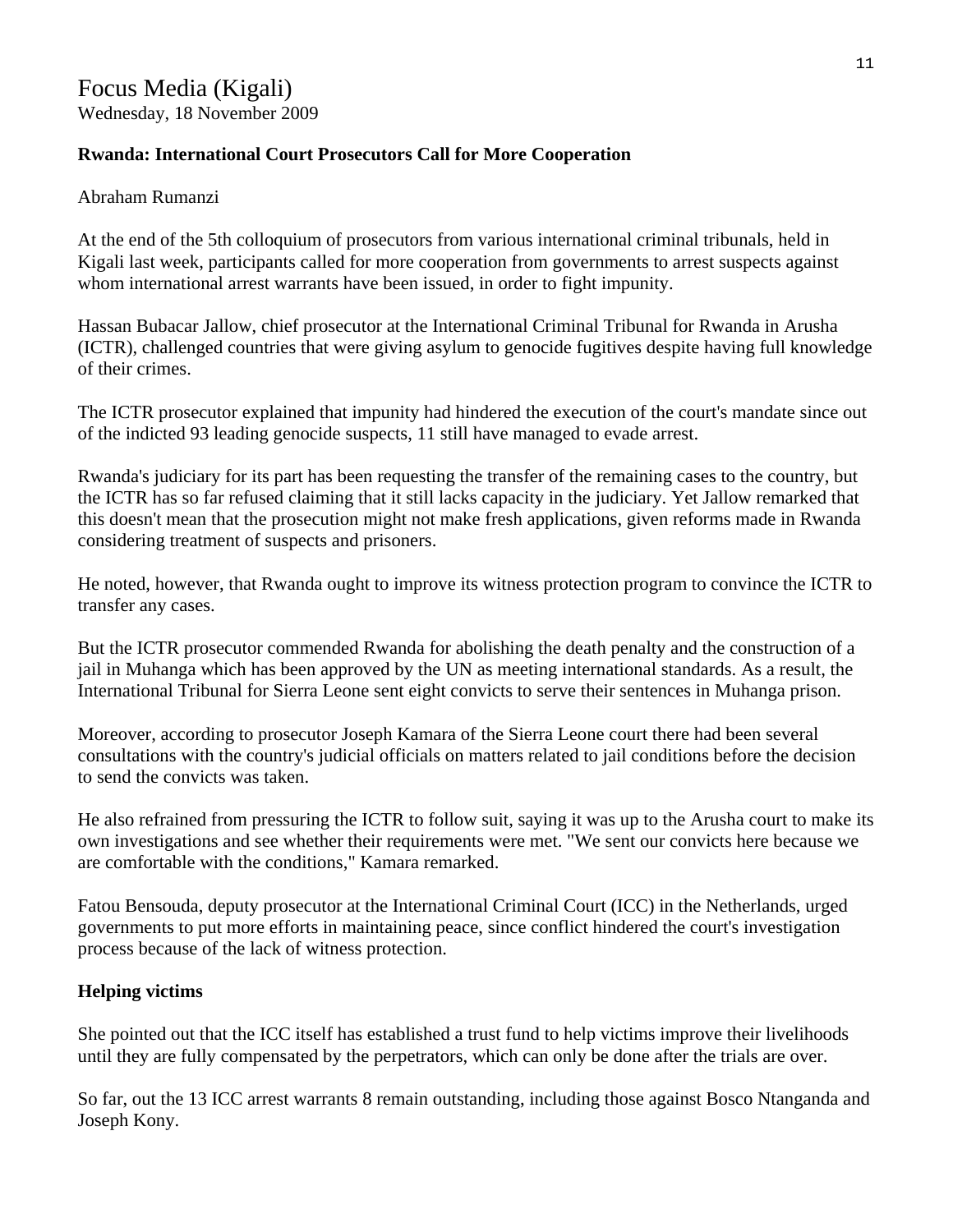According to ICC prosecutor general Louis Moreno-Ocampo, the ICC is often faced with a lack of cooperation from governments, both in countries that have or have not ratified the Rome statutes (which established the ICC).

Due to such challenges related to impunity of indicted people who enjoy protection from their respective governments, the judicial process has been slowed down, he said.

His deputy Bensouda added that countries that have ratified to the Rome statutes should ensure that indicted persons step down from leadership positions so as to facilitate speedy and transparent investigations. "Some of the indicted leaders have taken advantage of their position to hide evidence," she remarked, highlighting the case of Sudanese president Omar al-Bashir who she said has ignored the arrest warrant charging him with war crimes in Darfur.

Yet international justice is still evolving, and as Moreno-Ocampo pointed out, lessons should be learnt from past and present trials to improve those of the future. "People should ensure that same mistakes are not repeated," he said.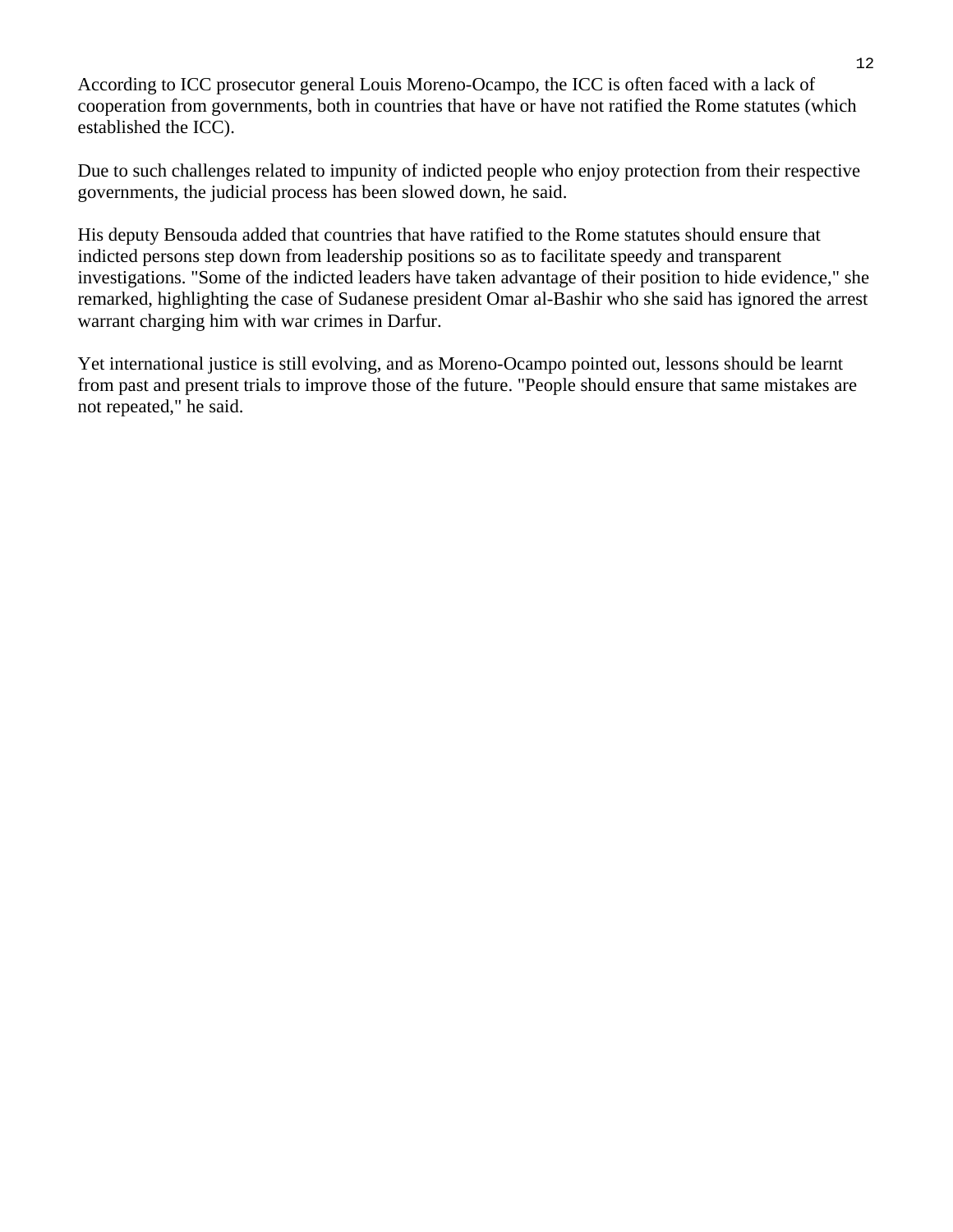# Reuters

Wednesday, 18 November 2009

## **FACTBOX: Khmer Rouge casts lingering shadow over Cambodia**

Closing arguments begin next Monday in the trial of chief Khmer Rouge interrogator Duch, the first senior Pol Pot cadre to face a U.N.-backed "Killing Fields" tribunal investigating Cambodia's genocide.

Here are some facts about the Khmer Rouge and how Cambodia is dealing with its legacy:

## THE KILLING FIELDS

- Pol Pot's ultra-Maoist Khmer Rouge guerrillas launched a bloody agrarian revolution in 1975, five years after King Norodom Sihanouk was overthrown in a right-wing coup.

- An estimated 1.7 million people -- 21 percent of the population -- were executed or died of disease, starvation or overwork over the next four years in rural labor camps that became known as the "Killing Fields."

## THE FALL OF THE KHMER ROUGE

- Vietnamese troops invaded in late 1978 and installed a communist government made up mostly of former Khmer Rouge cadres, including current Prime Minister Hun Sen. Hanoi withdrew in 1989.

- Fighting continued between the government and Khmer Rouge remnants between 1979 and 1991. Millions of Cambodians remained in refugee camps during the unrest.

## SLOW ROAD TO JUSTICE

- A 1991 U.N.-brokered peace pact led to elections in 1993 and the restoration of Sihanouk as a constitutional monarch.

- In August 1999, two years after Cambodia asked the United Nations and the international community to help set up a Khmer Rouge genocide tribunal, the government said it wanted to maintain overall control of the court.

- The plan languished for years. Draft laws flew back and forth between Cambodia and the United Nations. The tribunal's legitimacy was questioned in Cambodia and there were calls for world leaders - from former U.N. leaders to Jimmy Carter, Margaret Thatcher and Henry Kissinger -- to be subpoenaed over their support for Pol Pot's regime.

## CRUNCH TIME

- The United Nations gave the go-ahead for a \$56.3 million, three-year trial in April 2005, but officials disagreed over the legalities of the Extraordinary Chambers in the Courts of Cambodia, as the joint tribunal is known.

They finally agreed on the basic rules of the court in June 2007, allowing the tribunal to proceed in earnest. Full trials are expected to start next year, but prosecutors say they need more time and cash.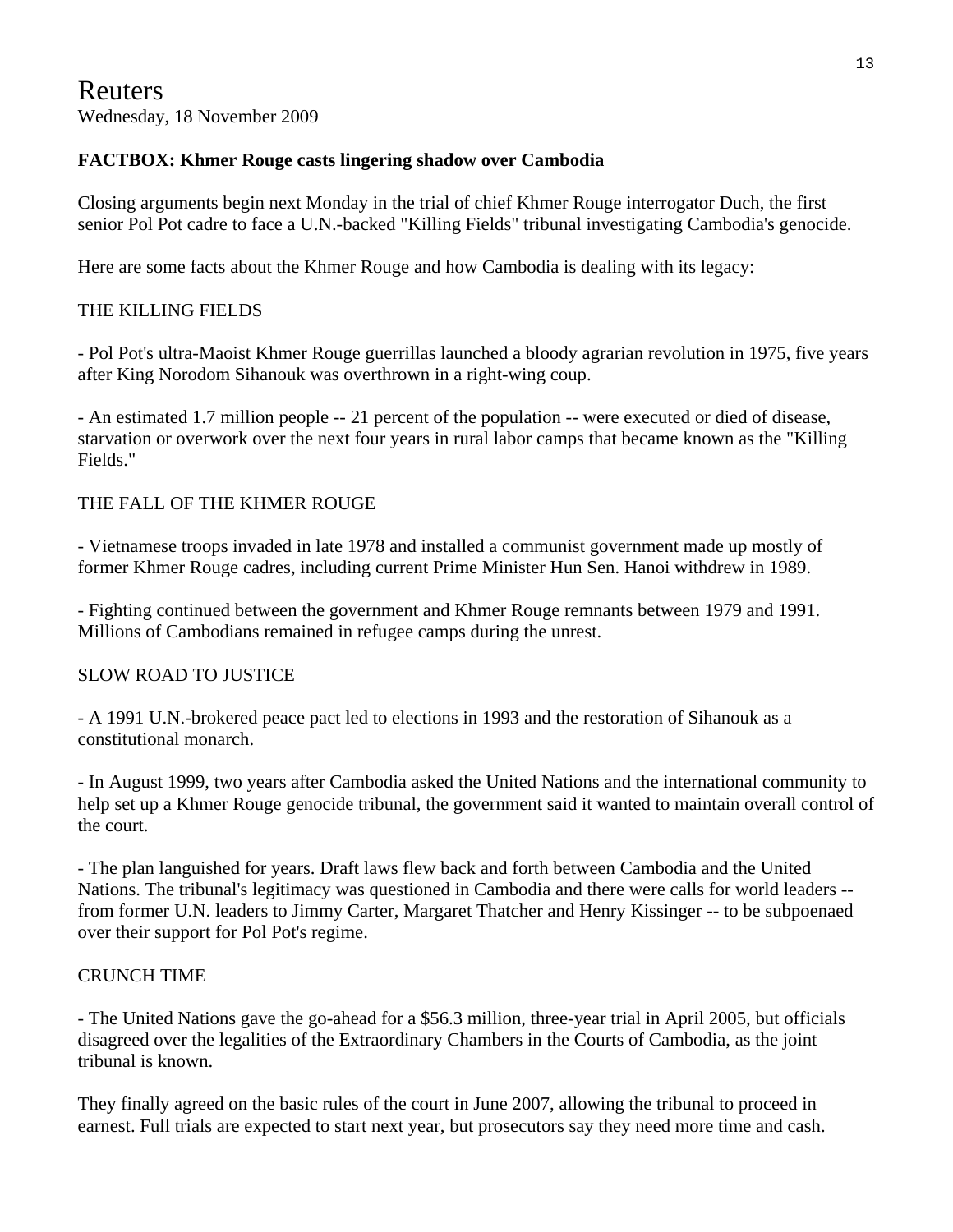# Sudan Tribune

Thursday, 19 November 2009

## **Sudan will 'conditionally' accept hybrid courts for Darfur crimes**

The Sudanese government softened its resistance to the African Union (AU) proposal of establishing a hybrid court to try the Darfur war crime suspects saying it may accept it under certain conditions.



#### *Sudanese presidential adviser Mustafa Ismail*

The AU high level panel on Darfur (AUPD) led by former South African president Thabo Mbeki said in a report last month called for a "hybrid Criminal Court which shall exercise original and appellate jurisdiction over individuals who appear to bear particular responsibility for the gravest crimes committed during the conflict in Darfur, and to be constituted by judges of Sudanese and other nationalities". It further outlined the modalities for the formation its formation saying that it would consist of a "Hybrid Criminal Chamber, which should be composed of panels of highly qualified and suitable individuals of Sudanese and other nationalities".

Sudanese officials rejected the proposal saying it violates the Sudanese constitution and the independence of its judiciary.

The Sudanese presidential adviser Mustafa Ismail acknowledged in an interview with Al-Mushahid Al-Siyasi magazine that his government has reservations on the idea.

"We in Sudan want a comprehensive justice with transparent and absolute confidence in the court and we are working towards making Darfuri people have complete faith in the court" Ismail said. "However, we want to make sure that this court will not be at the expense of Sudanese independence and its sovereignty" he added.

The Sudanese official said the proposal is not a new one having being recommended during meeting between Sudanese president Omer Hassan Al-Bashir and his Egyptian counterpart Hosni Mubarak as well as by former Nigerian president Olusegun Obasanjo but that the former AU commissioner Alpha Omer Konare "was no enthusiastic about it".

Ismail said Sudan "wants a dialogue" with the Sudanese judiciary on the mandate of the hybrid court and the limits of its jurisdiction adding that they accepted the proposal after the International Criminal Court (ICC) issued an arrest warrant last March for Bashir.

Earlier this month Fathi Khalil the head of the Sudanese bar association blasted the proposal and pledged to resist the proposal until it is "aborted" saying that is needed to "preserve the prestige of Sudanese judiciary".

Today Sudan official news agency (SUNA) carried views of international law experts who echoed the views of Khalil saying that endorsing hybrid courts undermines the integrity of the Sudanese judiciary.